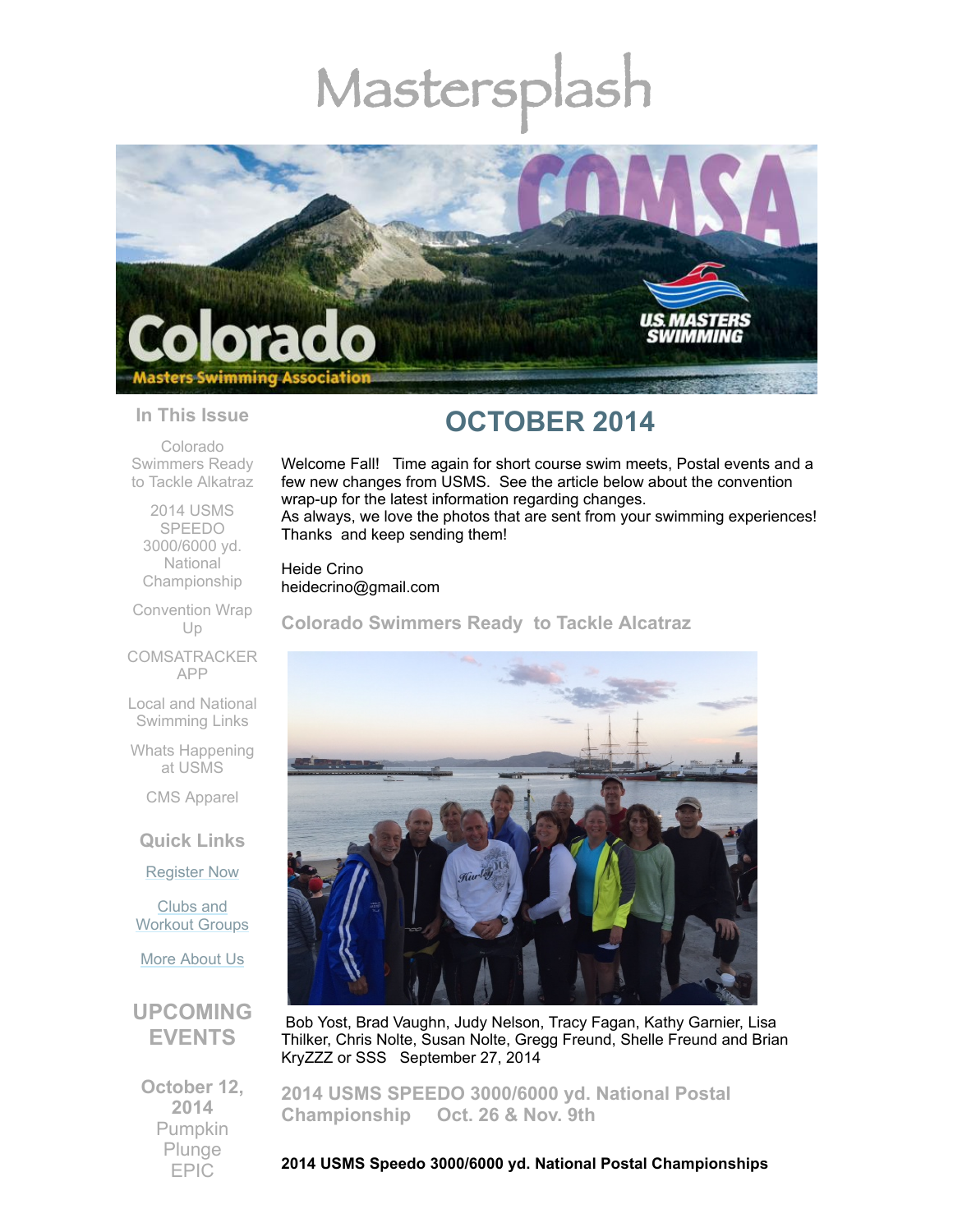Fort Collins, Co meet info and [registration](http://www.comsa.org/events/2014%20pool/2014FASTPumpkinPlunge.pdf)

**October 26, 2014** Denver Masters Swim Clinic (Backstroke) Time: 3:00 pm - 5:00 pm Register: Contact Coach Andrew [LeVasseur](mailto:swimmin4fun@msn.com)

**October 26, 2014 & November 9th, 2014** 2014 USMS Speedo 3000/6000 yd. National Postal Championships Colorado Athletic Club at **Inverness** event info and [registration](http://www.comsa.org/events/2014%20pool/2014%20USMS%20Speedo%203000.pdf)

**November 15, 2014** 8th Annual Nash Splash VMAC Thornton, CO meet info and [registration](http://www.comsa.org/events/2014%20pool/2014NashSplash.pdf)

**December 13, 2014** The DAC Short Course Meters Championship Denver Athletic **Club** Denver, CO meet info and [registration](http://www.comsa.org/events/2014%20pool/2014DACSCMChampionship.pdf)

> SAVE THE DATE

**October 18,**

#### **October 26th & November 9th, 7:00 am Colorado Athletic Club at Inverness**

Fall is definitely in the air, the leaves are changing color, Football Season has officially started and most outdoor pools have closed. In keeping with tradition, it must be time



to swim the last 2 events in the USMS Speedo National ePostal Series! Yes indeed sports fans, the 2014 USMS Speedo 3000/6000 yd. ePostal National Championships have begun! The objective is to swim 3000 or 6000 yards OR meters in its entirety between September 15th and November 15th. Upon completion, you officially enter your final time and splits with the Host Team, Centeral Oregon Masters, and see how you compare to swimmers all over the Country! Whether you swim for fun, fitness or competition, you will feel accomplished! In addition, if you participate, you will receive our very own Colorado Goes Postal Swim Cap.

We are very fortunate here in Colorado to have COMSA Sponsor two opportunities to participate in either or both 3000 or 6000 yd/meter swims!. Therefore, you are only responsible for paying the online entry fee when you submit your results. We are even more fortunate this year because we can swim either distance as a group, outside at Colorado Athletic Club at Inverness! (374 Inverness Pkwy, Englewood, 80112). The dates are Sundays, October 26th & November 9th, starting at 7:00 am sharp! Please arrive early.

It's easy! All you need to do is e-mail [nicolevanderpoel@msn.com](mailto:nicolevanderpoel@msn.com) to reserve your lane on either or both dates, bring a counter/verifier person with you to take your splits/verify finish, enter your results online and list CMS as your team! You will share a lane, side by side as no circle swimming is allowed. Clip Boards, split sheets, pencils, stop watches and entry information will be provided! Come on Colorado Swimmers, challenge yourselves and a friend to swim either or both the 2014 USMS Speedo 3000/6000 yd. or meter ePostal National Championships!! Let's show the rest of the country how Colorado Masters Swimmers GO" POSTAL at Altitude!

#### Nicole Vanderpoel, COMSA Long Distance Pool Chair

#### <span id="page-1-0"></span>**2014 USAS ( US Aquatics Sports) Convention Wrap Up**

United States Masters Swimming hosts a convention and meetings of the House of Delegates in the fall of each year. During the convention, the yearly budgets are approved, elections of officers may take place, organizational rules and bylaws may be amended, and the general direction of the organization is set for the coming year. The USMS Convention is held as part of the annual US Aquatic Sports convention, together with USA Swimming, USA Diving, USA Synchronized Swimming, and USA Water Polo. This September, 8 delegates from Colorado attended the convention. Here are a few highlights from the committee meetings attended:

#### **from championship committee**-

The following announcements affecting Nationals were made at convention last week:

1) Meet entry deadline will move from 35 days prior to the start of competition (typically a Wed or Thurs) to the following Monday (30-31 days prior to the start of competition). This basically means swimmers will have one extra weekend prior to the deadline.

2) All events 200 and up will be deck seeded at both 2015 Nationals. Other seeding decisions (e.g. by time, by age group, combining genders, etc.) will be determined once entries close and meet timelines are generated. But the change is to declare deck seeding for all the 200s upfront.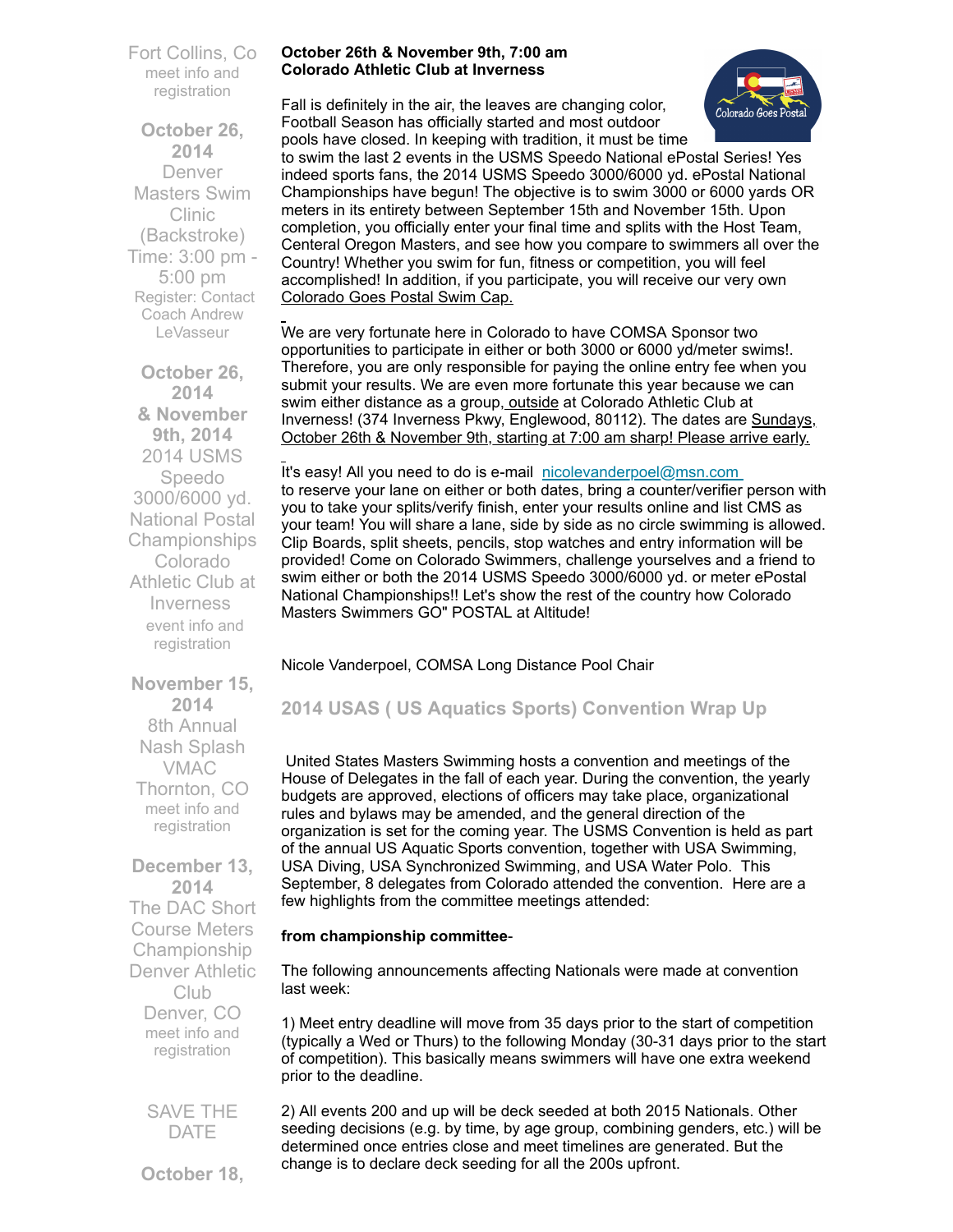**2014** Buff Invitational Boulder, CO

**March 27-29, 2015** Colorado Masters State Meet VMAC Thornton, CO

More [Information](http://www.comsa.org/)

**Ongoing Events**

3) Meet rosters (name, age, gender, club) will be published "real-time" as swimmers enter the meet as opposed to having to wait until after the entry deadline to be available. This way coaches may better track who has entered (and who has not!) instead of having to wait until the entry deadline when it is too late to find out somebody forgot to enter.

4) Swimmers may enter both distance events at 2015 Spring Nationals (subject to some NQT restrictions). The 1650 will be first and the 1000 will be second.

5) The warm-up policy on distance day has been changed to require the pool to be open until 5pm or 30 minutes after the end of the last heat, whichever is later (as opposed to 60 minutes after the last heat ends).

For San Antonio spring nationals in 2015 the entry deadline will be midnight on Monday, March 23, 2015.

#### **Pool:**

**2014 Nike Go the Distance [event](http://www.usms.org/fitness/content/gothedistance) info**

 **2014 Check Off Challenge event info and [registration](http://www.usms.org/fitness/content/checkoff)**

**[Contact](mailto:heidecrino@gmail.com?)** 

1) USMS will comply with FINA's rules on the use of a backstroke ledge: When using a backstroke ledge at the start, the toes of both feet must be in contact with the end wall or face of the touchpad. Bending the toes over the top of the touchpad is prohibited.

**The 2015 Spring and Summer Nationals were confirmed:** San Antonio, Texas, and Cleveland, Ohio respectively.

**The 2016 Spring and Summer Nationals were announced:** Greensboro, NC and Mt Hood, Oregon respectively. [details,](http://www.usms.org/comp/nationals.php?utm_campaign=top_nav&utm_medium=events_and_results) dates and more info

2) The check-off challenge (complete one of each event at your own pace, at any time in the year) will be hosted by a team GKMS of Tennessee, and is entitled "Big Orange Check-Off Challenge". It will include both a shirt and a cap.

#### **Open Water:**

1) USMS is focusing on updating and developing safety guidelines, as well as collaborating with USA Swimming to create training sessions for event directors and officials.

2) USMS will continue to maintain a \$1000 surcharge for open water events to cover insurance costs in 2015. A task force is working on ways to create a more sustainable model (eliminating that fee) for 2016 and beyond.

3) A minimum water temperature of 60 degrees Farenheit was added to the open water rules. If the water temp is predicted to be lower than 60 at the start of an event, then the safety plan has to have a beefed up thermal plan (above and beyond the standard thermal plan), which is reviewed by the USMS safety plan administrator prior to sanction approval.

#### **Coaches**

1) USMS announced the first-ever Masters Level 4 coaches (there were 10 coaches from around the country receiving this designation). A full list of over 1000 Masters certified coaches can be found on the USMS website.

2) Look for another coaches certification training class in the Denver area in 2015!

3) COMSA is encouraging all coaches to host check-off challenge workouts and special postal workouts to get more participation from these no-pressure online signup events...They are fun challenges and cost <\$20 to enter!!

#### **Awards**

1) USMS' most prestigious award went to Hill Carrow of North Carolina. This award is presented to the volunteer who epitomizes the spirit of our founding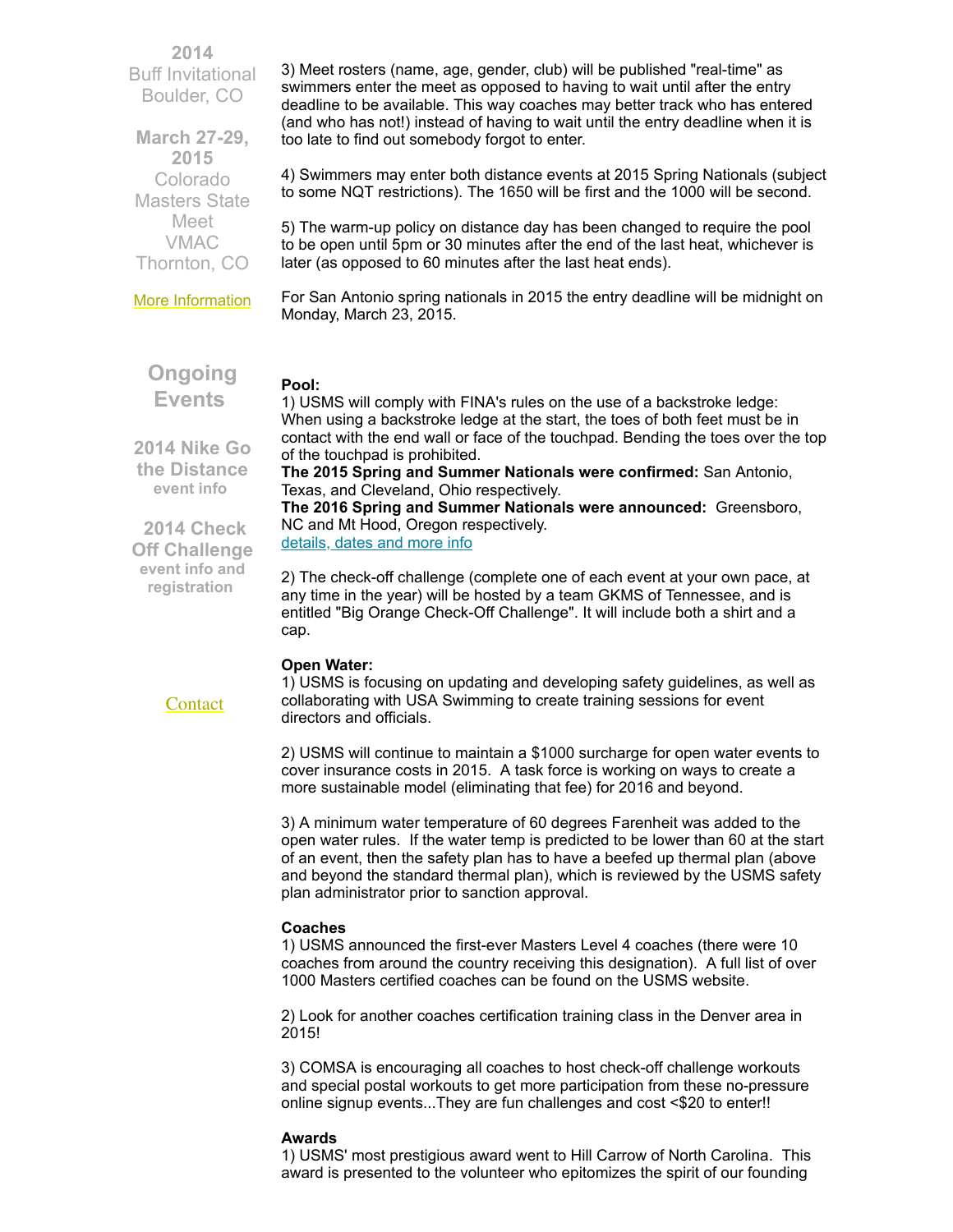father, Captain Ransom J Arthur.

2) The highly honored coach of the year award was presented to Cokie Lepinski of Swymnut Masters in California.

3) USMS swimmers inducted into the International Masters Swimming Hall of Fame: Jean Troy, David Guthrie, Tim Shead <http://www.usms.org/articles/articledisplay.php?aid=3026>

4) Several more awards were presented to deserving volunteers. For a full story, please visit: <http://www.usms.org/articles/articledisplay.php?aid=3025>

#### **Sports Medicine and Science**

1) Convention Presentation- Presentation given at the convention by Dr. Jim Miller and Alica Kendig, MS, RD and Sport Dietitian for the US Olympic Committee on the topic of Nutrition for Swimmers.

2) Educational booths at spring and summer nationals this year were related to Skin Health. Skin cancer educational information, sunscreen and lip protection samples were provided as well as complimentary skin checks by a dermatologist.

Topics for next years educational booths at the national pool championships and possibly including the open water championships were discussed.

3) Research Projects - Study involving dryland practices of masters swimmers was conducted and published in the September/October issue of *swimmer magazine*. Titled "Fish out of Water"

<http://www.usmsswimmer.com/issue.php?i=59>

Future projects includeassisting a college thesis project, study of hearing loss and longevity.

4) Sports Medicine and Science Blog - ongoing development. The goal is to connect the knowledge of the Sports Medicine & Science Committee with other USMS members with questions related to the topics of sports medicine and science.

#### **Other**

"State of USMS" and "Learn to Swim" (Swimming Saves Lives) program information is posted on Rob Butcher's blog, at <http://forums.usms.org/blog.php?9783-Rob-Butcher>

<span id="page-3-0"></span>**COMSATRACKER**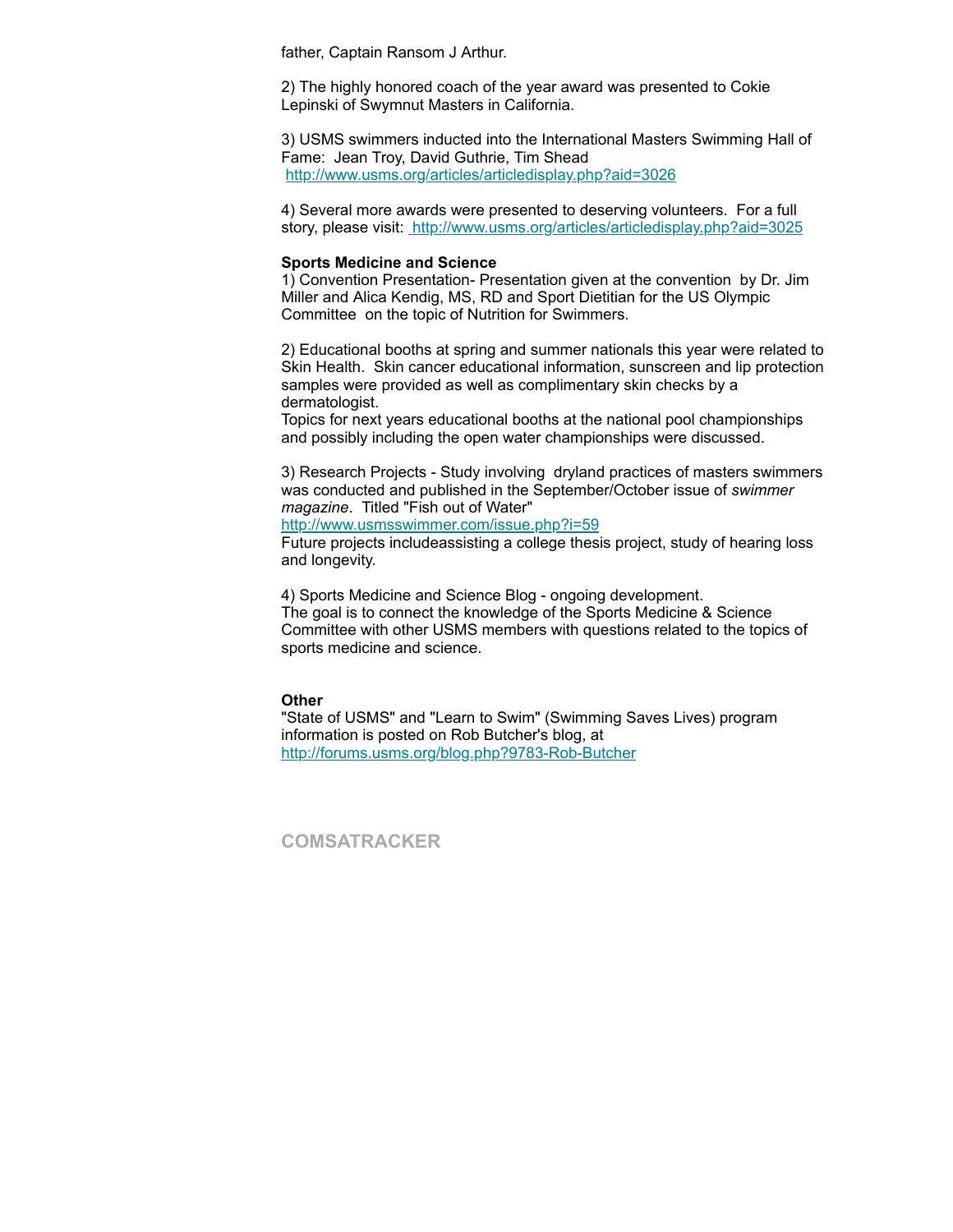

The

Colorado (COMSA) LMSC of USMS had been tracking open water swimmers the "old fashioned" way with pen and paper as long as they can remember. The processes involved volunteer members having to print and deliver paper logs weekly during the summer months to "The Pond" (a non-motorized lake within Chatfield State Park in Littleton, CO) to have them available for volunteer monitors during open water swim. This process not only took valuable amounts of members' time but the process also consumed a lot of paper. On top of that, the papers could fly away, get wet and illegible or simply lost all together. And, once the summer open water season comes to an end, a COMSA member would have to sift through all the records and enter them into the computer to get the sum of the total swimmer "splashes," a long and tedious process for the member assisting with this task.

This summer COMSA contracted to Josh Duffy, a USMS member and 2014 Electrical Engineering graduate at The Colorado School of Mines and Michael Pierce a graduate student in Engineering and Technology Management also at "Mines" to build out a mobile and desktop web application (app) for tracking open water swimming. Josh and Michael are co-owners of "Affektive Software," a software firm based in Lakewood, Colorado. "COMSATRACKER 1.0" successfully debuted May 1, 2014, in time for the summer open water season.

The app was built to be cross-platform so it would work on any mobile device. COMSA board members accessed the app with a variety of devices such as Android Phones, Apple Tablets, and Desktop computers (both Mac + PC). This insured that any member with a smartphone would have access to the app at The Pond.

COMSA and Affektive Software collaborated on the design and flow of the app. After the "Login" page, the app features a "Check In" page that will search for Colorado members in the USMS database and allows a volunteer to check in a swimmer by searching for their last name. If the swimmer is not found the volunteer has the option of refreshing the database; especially handy if the member just registered on their phone in the parking lot or for searching for an "Out Of State" swimmer in the national USMS database. COMSA also collected phone numbers for all the members in the pond to be able to contact them if they were not checked out of the pond at the end of the swimming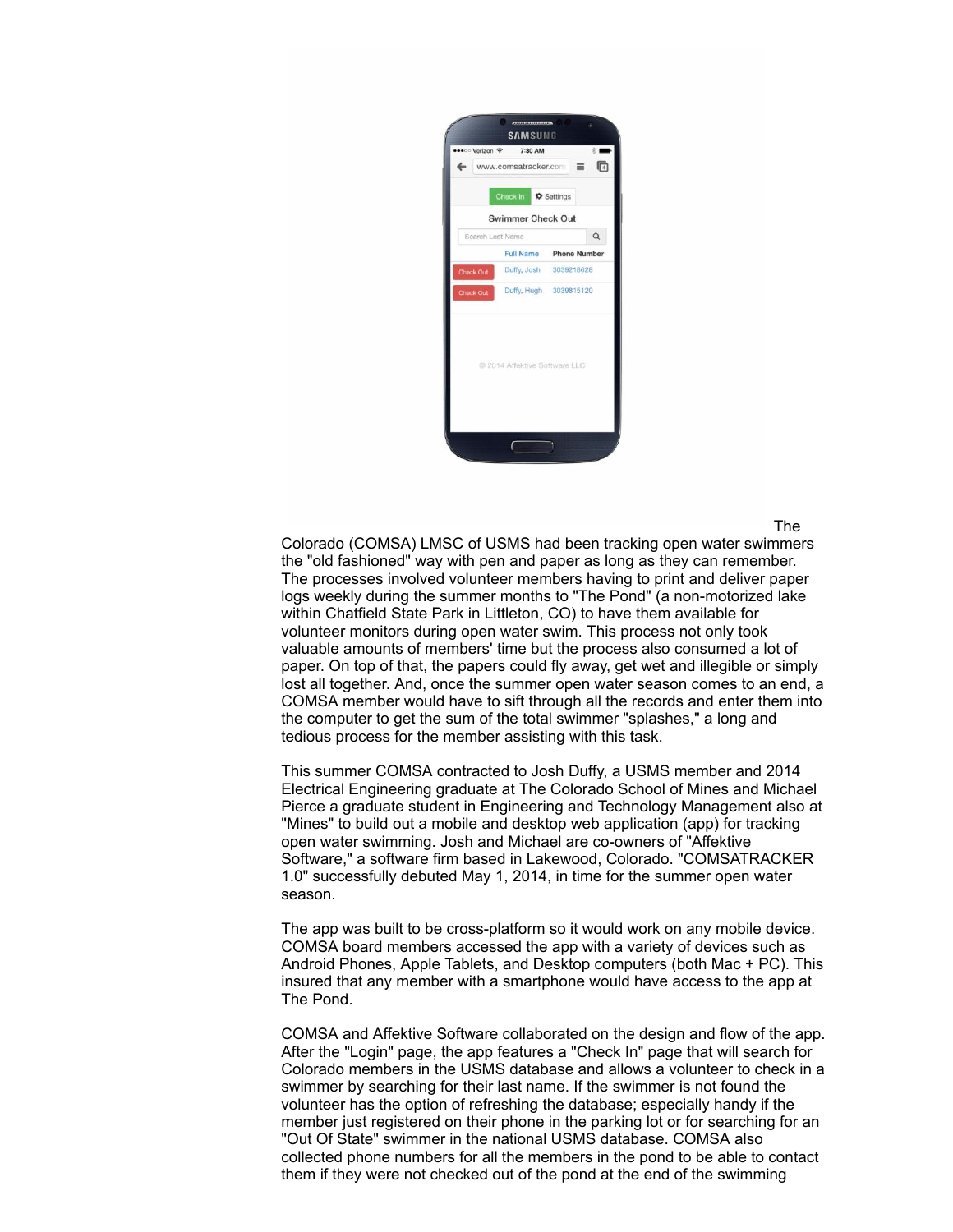session. The monitor could easily click the phone number link next to the swimmer's name to ensure that the swimmer had left the pond safely.

The "Check-Out" page allows volunteers to check out swimmers with a single click of a button. Given the situation of many swimmers being on the "Check Out" page the volunteer can either search by last name, sort the list alphabetically or scroll down until the specific swimmer is found.

COMSA also requested an "Analytics" page. On this page, COMSA administrators can select a start date and end date and query all the total swimmers during that period. There is also the ability to export the records to be viewed and manipulated (for reporting purposes) in spreadsheet format. This feature will prove especially handy at the end of season when COMSA has to report to Colorado State Parks a summary of the "splashes" at The Pond.

Here are what some of the volunteers are saying:

"It's definitely quicker to look up each person as they check in... No more paper shuffling. And much quicker to check people out as the checkout list only includes swimmers who are checked in."

"I think the best thing about the new system is the paperless aspect. It's great to know that we've saved a few trees."

As of September 2014, COMSA has had 500 logins by volunteer monitors and tracked over 5,000 open water swimmers via the app. Monitors on-site at The Pond seemed especially eager to learn how to use the app and then to use it. Josh and Michael also created a downloadable one-page tutorial, which proved very effective.

In lieu of the "old-fashioned" paper process, the app is streamlining record keeping for COMSA. For more information check out [http://www.openwatertracker.com](http://www.openwatertracker.com/) or contact Josh Duffy directly at [josh.m.duffy@gmail.com](mailto:josh.m.duffy@gmail.com).

#### <span id="page-5-0"></span>**Local and National Swimming Links**

<http://usopenwaterswimming.org/>

Breadbasket Zone <http://www.iowamasters.org/> <http://www.minnesotamasters.com/> <http://www.movymasters.org/> <http://www.nebraskamastersswimming.com/> <http://www.ozarklmsc.org/>

<span id="page-5-1"></span>**What's Happening at U.S.M.S.**

As members of COMSA, you are also members of U. S. Masters Swimming. Check that website for information on Fitness Events, Coaching tips, Competitions nation wide, and many other areas of interest to swimmers everywhere .... U. S. Masters [Swimming](http://www.usms.org/)

<span id="page-5-2"></span>**CMS Apparel**

Colorado Masters apparel is now available through the Swim Team Store website. Long and short sleeve tee shirts and hoodies are available in black or white. Shorts and swim suits are in black only. Colors are all shown in